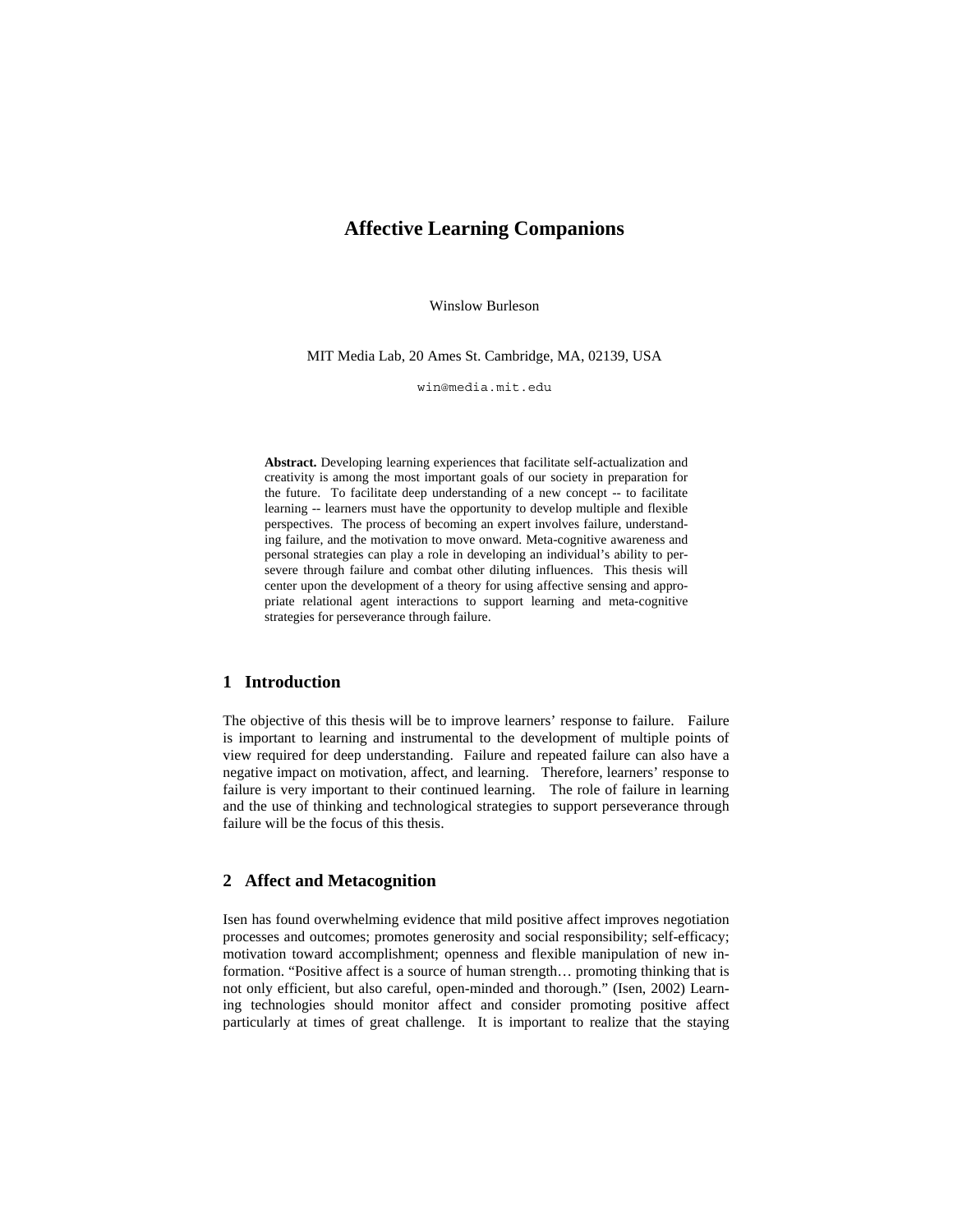ticularly at times of great challenge. It is important to realize that the staying power of negative affect tends to outweigh the more transient experience of positive affect. This is a phenomenon known as "negative asymmetry."(Giuseppe, Brass, 2003) Unfortunately for the purposes of motivating learners this negative asymmetry means that negative affect experienced from failure will persist disproportionately to the positive affect experienced from success. Educators and innovators must try extra hard to create motivating learning environments which celebrate achievement and provide sustaining inquiry opportunity at times of failure.

## **3 Virtual Learning Companions**

Learning relationships have been shown to be effective in many situations: they help learners to develop responsibility, and increase the belief in children's ability for mastery; caring relationships and volunteering have also been shown to be predictors of performance (Tudge, Caruso, 1988; Strain, 1981; Webb, 1987). Embodied Relational Agents are capable of: developing trusting and beneficial relationships with humans; sharing combined physical and virtual space with children; and helping children develop literacy skills (Bickmore, 2003; Ryokai, Vaucelle, Cassell, 2003). This thesis will advance Relational Agents research through the development of affective virtual friends, peers, or Learning Companions. It will focus on developing a system coupling knowledge of the task a child is facing with awareness of his or her affective state and interacting beneficially. It has been argued that being attuned to the child's emotional state through affective sensing will be important to the development of Intelligent Tutoring Systems and Learning Companions (Adcock, Van Eck, 2003; Conati, 2002).

### **4 Methodology**

To interact with a learner the Learning Companion Architecture must be able to sense the world and have an effect on it (Figure 1). The Learning Companion Architecture's affective sensors may include cameras for facial expression and eye gaze detection, seat pressure pads to detect posture, and galvanic skin response, and game state of the disks. The hypothesis is that a Learning Companion Architecture with the ability to sense the child's affect will have a greater impact toward learning than one that lacks this ability. This research proposes to test this hypothesis through experiments that use the Towers of Hanoi activity as the learning setting. The Towers of Hanoi is an engaging and challenging puzzle that has been the subject of considerable mathematical and psychological study (Lock, et al., 2002). A principle benefit of the choice of the Towers of Hanoi as a learning scenario is that it is recursive -- a procedure that includes itself and therefore is repeated for each successive operation. It therefore presents the important opportunity not only for failure and recovery but repeated failure and recovery. Repeated failure and recovery has been advocated as being fundamental to the development of deep understanding and multiple viewpoints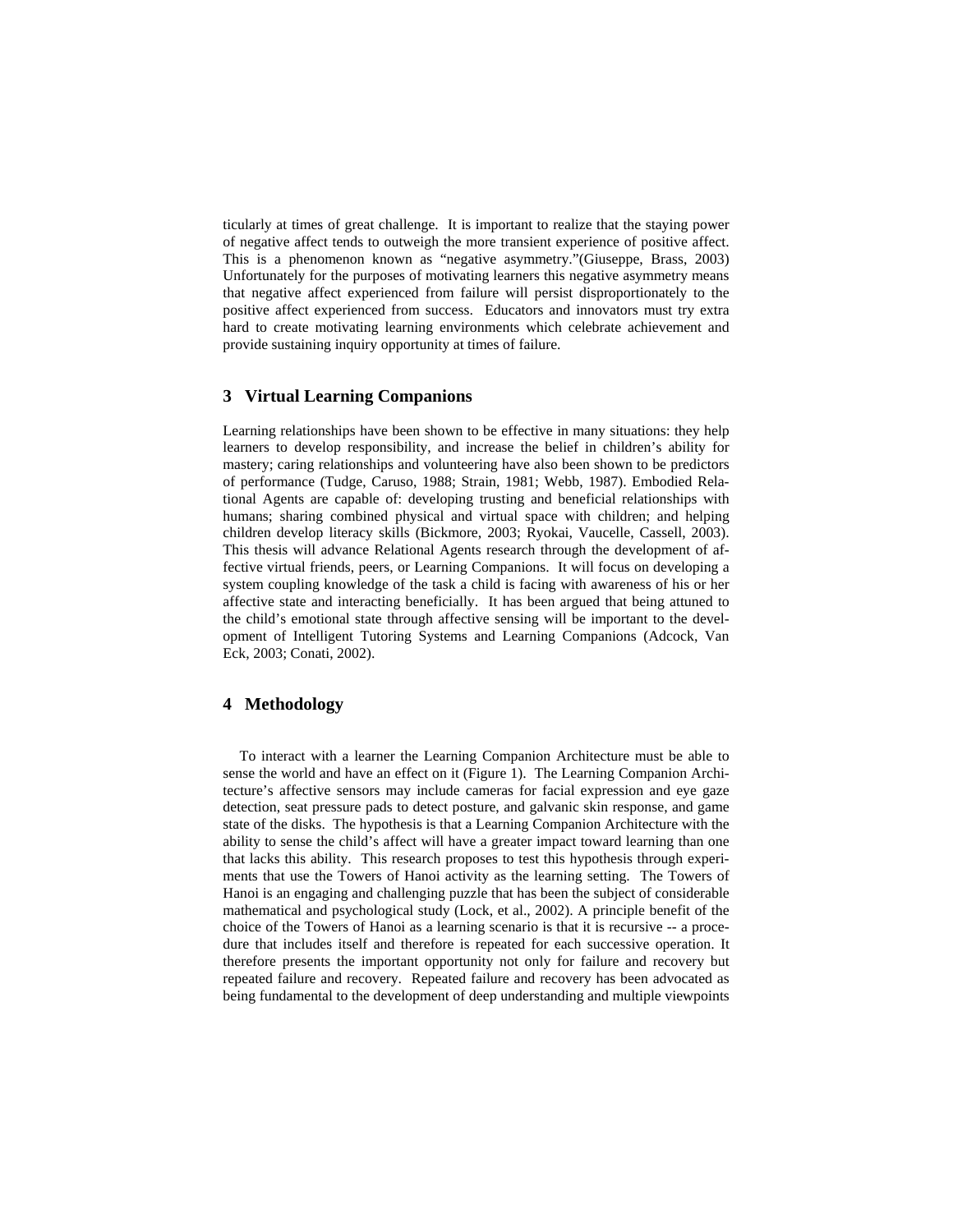(Kay, 1991). In the Towers of Hanoi persevering through repeated failure, with the assistance of a Learning Companion Architecture, may result in affective awareness, thinking strategies, and learning that significantly contributes to expertise during a very few sessions.



**Figure 1. Learning Companion System**

## **5 Experimental Design**

Following qualitative assessment and pilot studies a full-scale experiment will be conducted in the methodological tradition of psychological experiments, including a control group -- interacting with Learning Companions Without Affect Sensing -- and one or more treatment groups. The primary treatment group will experience interaction with Affective Learning Companions during a preliminary learning activity. The preliminary activity is likely to be the Towers of Hanoi with five disks. Subsequent to this activity a second activity will be administered. It is likely for the second activity to be the shuffled Towers of Hanoi with five disks. T-Tests comparing the Learning Companion Without Affect Sensing group with the Affective Learning Companions group or ANOVA comparing a No Intervention group, Learning Companions Without Affect Sensing group, Affective Learning Companions group, and a human peer or teacher group will be conducted. These tests will use several of the following variable categories: overall performance on primary task; overall performance on secondary task; affect, affect transitions, and recovery from failure as sensed and/or coded in the primary and secondary task; and post-treatment assessment of personal beliefs on self-efficacy, caring relationship assessments, affect state, and intrinsic motivation.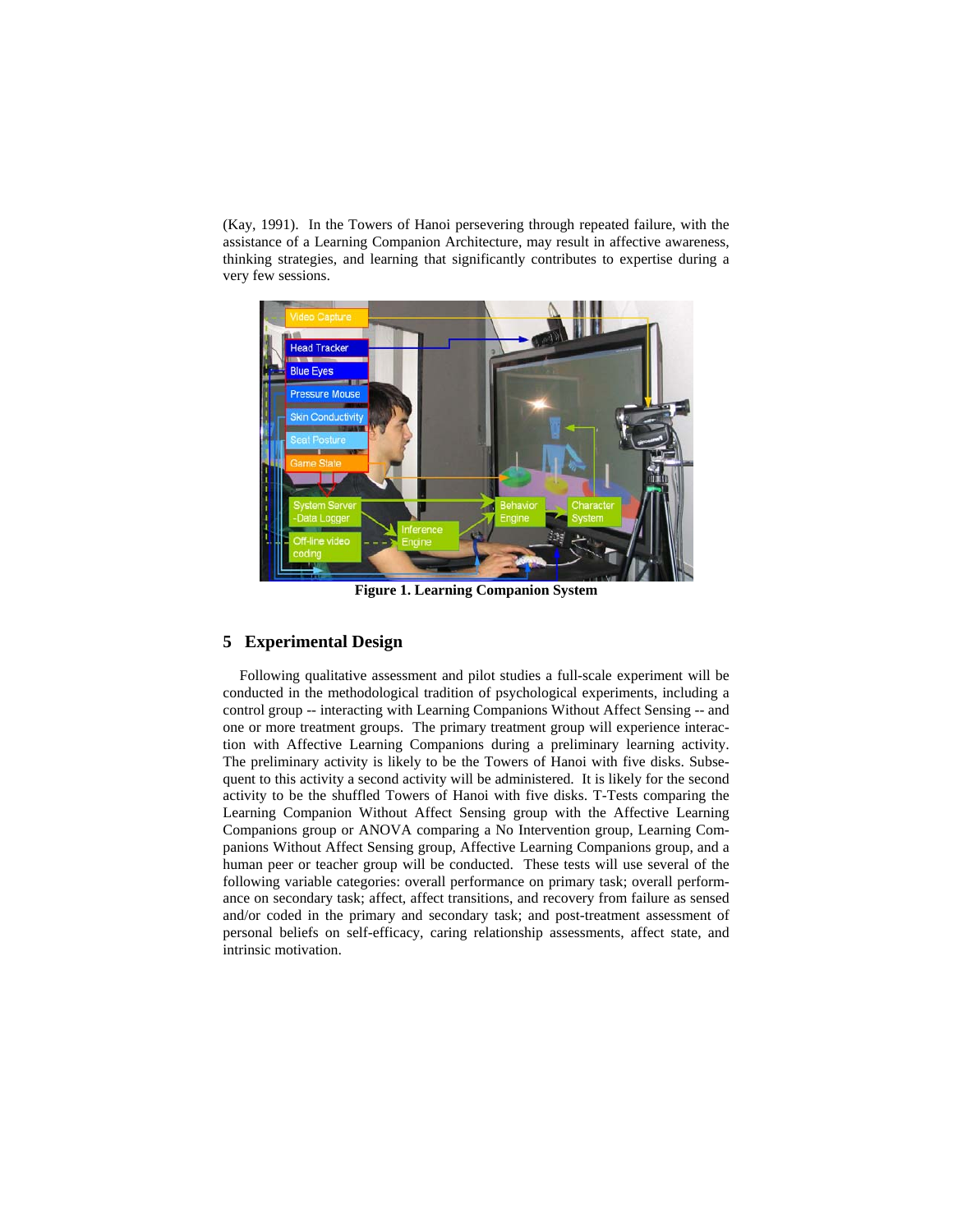### **6 Conclusion**

This thesis will develop a theory for using affective sensing and relational agents in support of learning and to foster meta-cognitive strategies enabling perseverance through failure. It will explore how these relationships can be used to support cognitive and emotional strategies beneficial to problem solving and how imagination and celebration can be fostered for intrinsic motivation, clarity of thought, and selfactualized learning. It will also contribute to several disciplines. Within HCI it will develop new styles of user modeling, integrating multiple affective sensors into a single system, in support of learning objectives. Within the field of Learning Sciences it will quantify the effects of strategies to improve learners' perseverance through failure and the celebration of success as a means to promote positive affect and intrinsic motivation. It will extend the existing field of Computer Supported Collaborative Work to include collaboration between a learner and virtual collaborators with affective recognition and feedback on a shared learning task. This will demonstrate how a human-computer relationship can support cognitive and affective strategies for learning and motivation.

#### **Acknowledgements**

I thank my advisor Rosalind Picard, and committee members Mitchel Resnick, and Kenneth Forbus and collaborator Ken Perlin for their support of this work.

## **References**

- Adcock, A. B., Van Eck, R. The development of an affective measure for use in pedagogical agent tutoring environments. Poster presented at The 15th Annual University of Memphis Student Research Forum. Memphis, TN, April, 2003.
- Bickmore, T. "Relational Agents: Effecting Change through Human-Computer Relationships", MIT Ph.D. Thesis, February 2003
- Conati, C. Probabilistic Assessment of User's Emotions in Educational Games . *Journal of Applied Artificial Intelligence, special issue on " Merging Cognition and Affect in HCI"*, vol. 16 (7-8), p. 555-575, (2002).
- Giuseppe L., Brass, D. Exploring the Social Ledger: Negative Relationships and Negative Asymmetry in Social Networks in Organizations, April 4, 2003. Forthcoming in Academy of Management Review, Special issue: Building Effective Networks, Academy of Management, Chicago, IL.
- Isen, A. A Role for Neuropsychology in Understanding the Facilitating Influence of Positive Affect on Social Behavior and Cognitive Processes. (Snyder, C.; Lopez, S. Eds.) Handbookof positive psychology. New York, NY, 2002.
- Kay, A. Computers, Networks and Education, Scientific American, September, 1991.